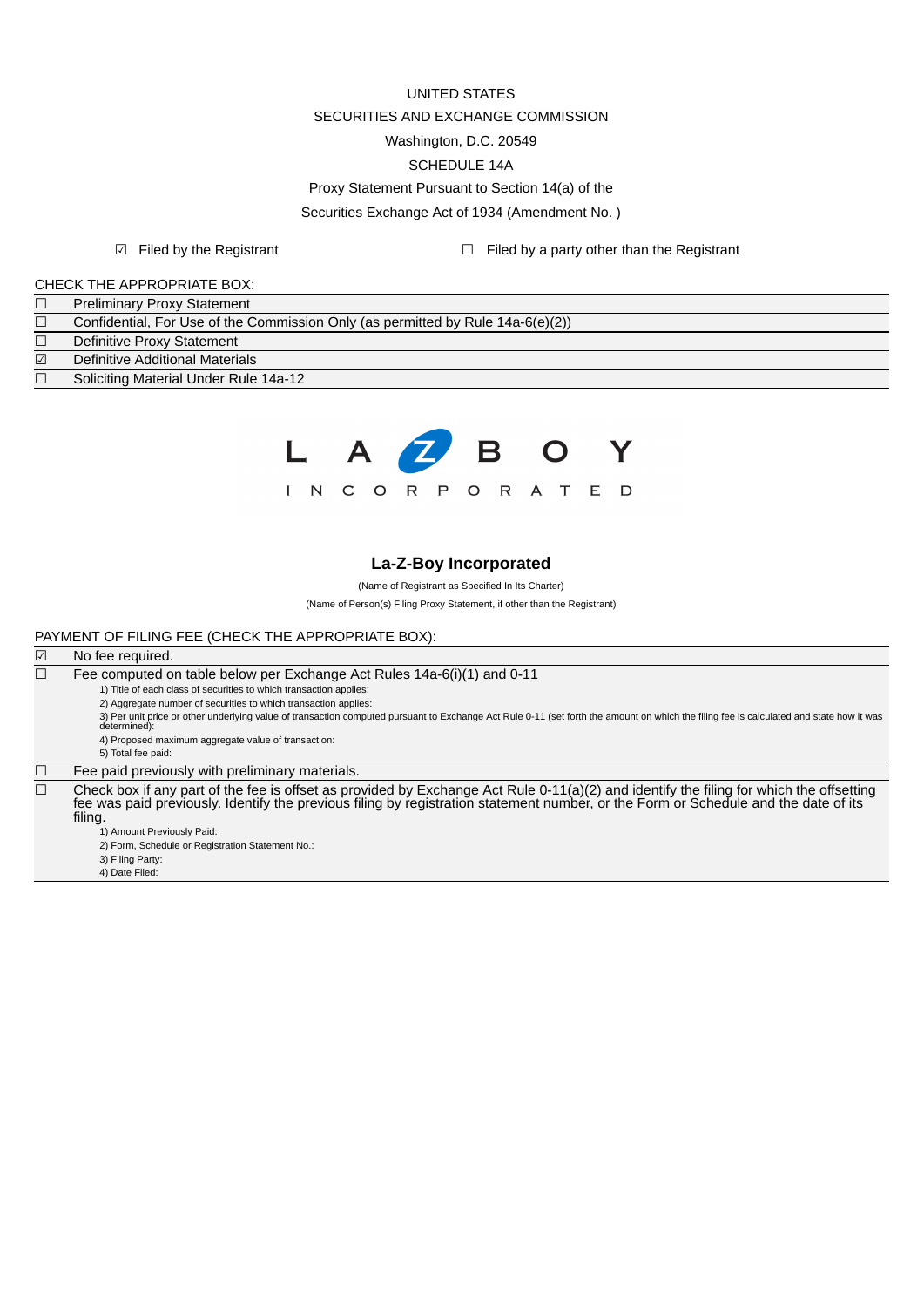

## **LA-Z-BOY INCORPORATED**

2021 Annual Meeting Vote by August 18, 2021 11:59 PM ET. For shares held in a Plan, vote by August 16, 2021 11:59 PM ET.



D57185-P58697-Z80394

LAZ-ROY INCORRORATED ONE LA-Z-BOY DRIVE<br>MONROE, MI 48162-5138

## You invested in LA-Z-BOY INCORPORATED and it's time to vote!

You have the right to vote on proposals being presented at the Annual Meeting. This is an important notice regarding the availability of proxy material for the shareholder meeting to be held on August 19, 2021.

#### Get informed before you vote

View the Notice and Proxy Statement and Annual Report online OR you can receive a free paper or email copy of the material(s) by requesting prior to August 5, 2021. If you would like to request a copy of the material(s) for this and/or future shareholder<br>meetings, you may (1) visit www.ProxyVote.com, (2) call 1-800-579-1639 or (3) send an email t If sending an email, please include your control number (indicated below) in the subject line. Unless requested, you will not otherwise receive a paper or email copy.



\*Please check the meeting materials for any special requirements for meeting attendance. At the meeting, you will need to request a ballot to vote these shares.

 $V1$